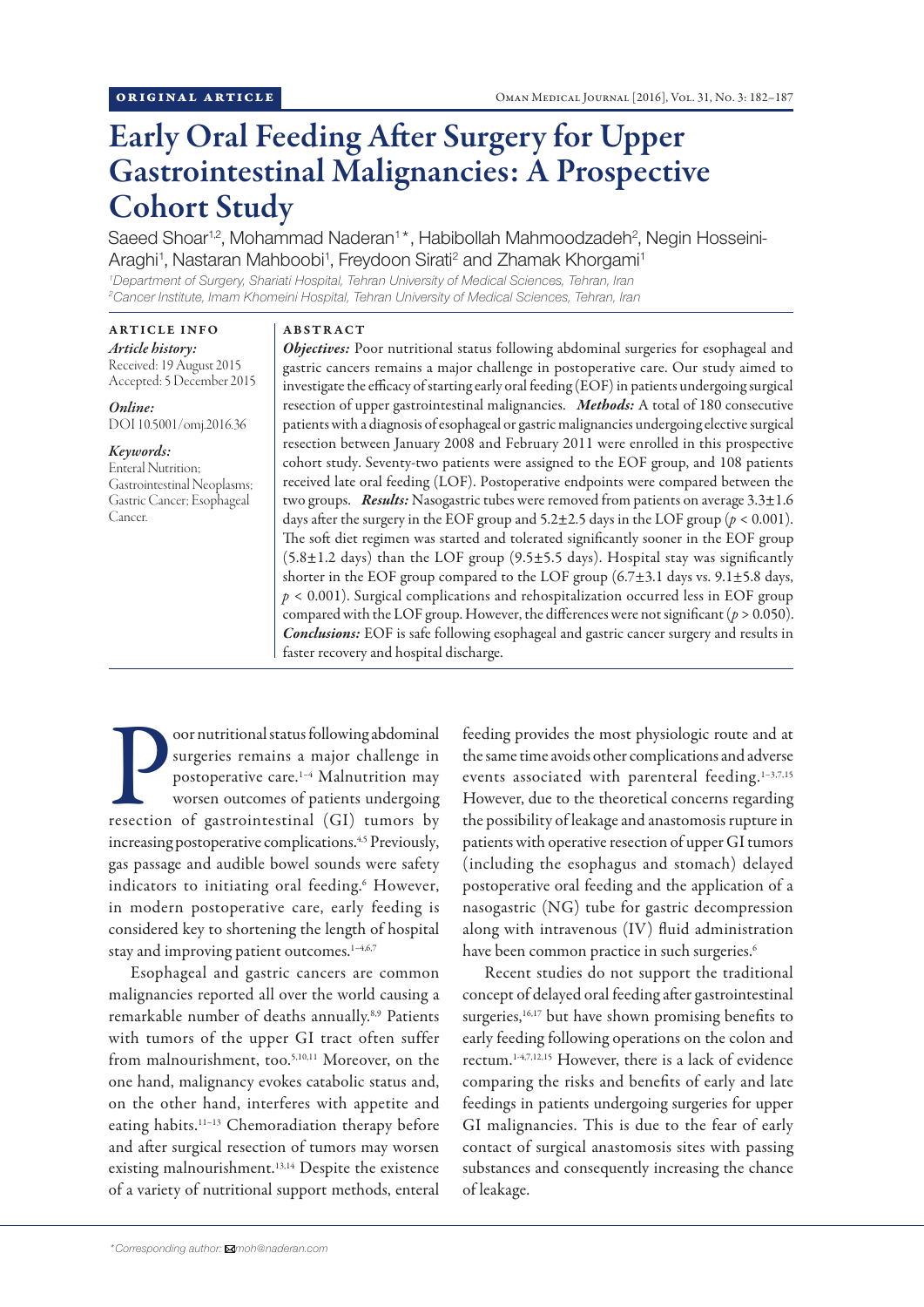Our study aimed to investigate the safety of early oral postoperative feedings in patients undergoing resection of esophageal and gastric tumors. We sought to establish a protocol for early oral feeding (EOF) following surgical resection of upper GI tumors.

# METHODS

This prospective, non-randomized clinical trial took place between January 2008 and February 2011 at the Cancer Institute of Tehran University of Medical Sciences. Patients enrolled were diagnosed with esophageal or gastric malignancies and due to undergo elective surgical resection.

Diagnosis of malignancy was made based on a preoperative endoscopic biopsy. Histological specimens were evaluated by a clinical pathologist to confirm the diagnosis and determine tumor grade. Of the 180 patients included in this study, 72 were treated by EOF while the remaining 108 patients received traditional methods of postoperative oral feeding.

The study was in accordance with the tenets of the Declaration of Helsinki and the institutional review board and the ethics committee of our hospital approved the study protocol.

Patients received general anesthesia by a single team of anesthetists. All surgeries were performed by experienced attending surgeons (two surgeons in the patient group and three surgeons in the control group) via laparotomy with thoracotomy (in transthoracic esophagectomies). Esophagectomy was performed with regional lymph node dissection in patients diagnosed with esophageal cancer. Neoadjuvant chemotherapy was performed in indicated cases. Resected esophagus was reconstructed using a gastric tube via posterior mediastinum. Gastric tumors were resected with radical lymph node dissection while reconstruction was made by the Billroth II method or esophagojejunostomy in subtotal and total gastrectomy, respectively. All the anastomoses were hand sewn in two layers with separate sutures using 3-0 absorbable thread in the inner layer and 3-0 silk thread in the outer layer. Prophylactic antibiotics metronidazole and ceftriaxone were administered intravenously (IV).

In patients in the EOF group (the case group), a liquid regimen was started 24 to 48 hours after surgery depending on the possibility of extubation

and tolerance. The regimen contained 50 cc of black tea combined with two sugar cubes (total 8 g) orally every eight hours while the patient still had the NG tube. The NG tube was flushed every eight hours to avoid blockage. It was removed when its secretion decreased to less than 500 cc per day. The liquid regimen increased in volume and, depending on the patient's tolerance, a soft diet was started after 24 hours of liquid initiation. In the traditional oral feeding group (the control group), feeding was started following five postoperative days if audible bowel sounds, the passage of flatus, or bowel habits were observed.

In both groups, no prokinetic agent was used, and a diclofenac suppository and IV morphine were administered for pain control. No epidural analgesia was performed in any patient. Patients were visited daily by attending physicians who evaluated any progress or deterioration of general conditions and surgical site complications. Laboratory tests or imaging studies (X-radiography, contrast studies, and CT scanning) were requested based on clinical impression (presence of fever, GI secretions from the wound, signs of peritoneal irritation, or sepsis). All patients were referred to the oncology clinic for adjuvant treatments and later follow-up. We compared clinical outcomes of patients in the EOF group with patients of the traditional late oral feeding (LOF) group. Data regarding demographic and clinicopathologic characteristics of the patients were collected from patients' medical records. This included medical comorbidities (diabetes, chronic obstructive pulmonary disease (COPD), cardiac disease or presence of a New York Heart Association (NYHA) class I or II, and renal dysfunction), and events arising during the postoperative periods including oral feeding tolerance and complications. Duration of decompressing NG tube, time needed to initiate oral intake along with solid diet tolerance, and duration of IV fluid (more than 1 liter per day), were compared between the two groups.

Postoperative complications considered in the analysis included generalized peritonitis, abscesses, fistulas formation, vomiting after initiation of oral feeding, rehospitalization or reoperation, and mortality. Complications were defined according to the clinical findings and laboratory and imaging studies.

Data were presented as mean ± standard deviation (SD) or number and percentage. Data were analyzed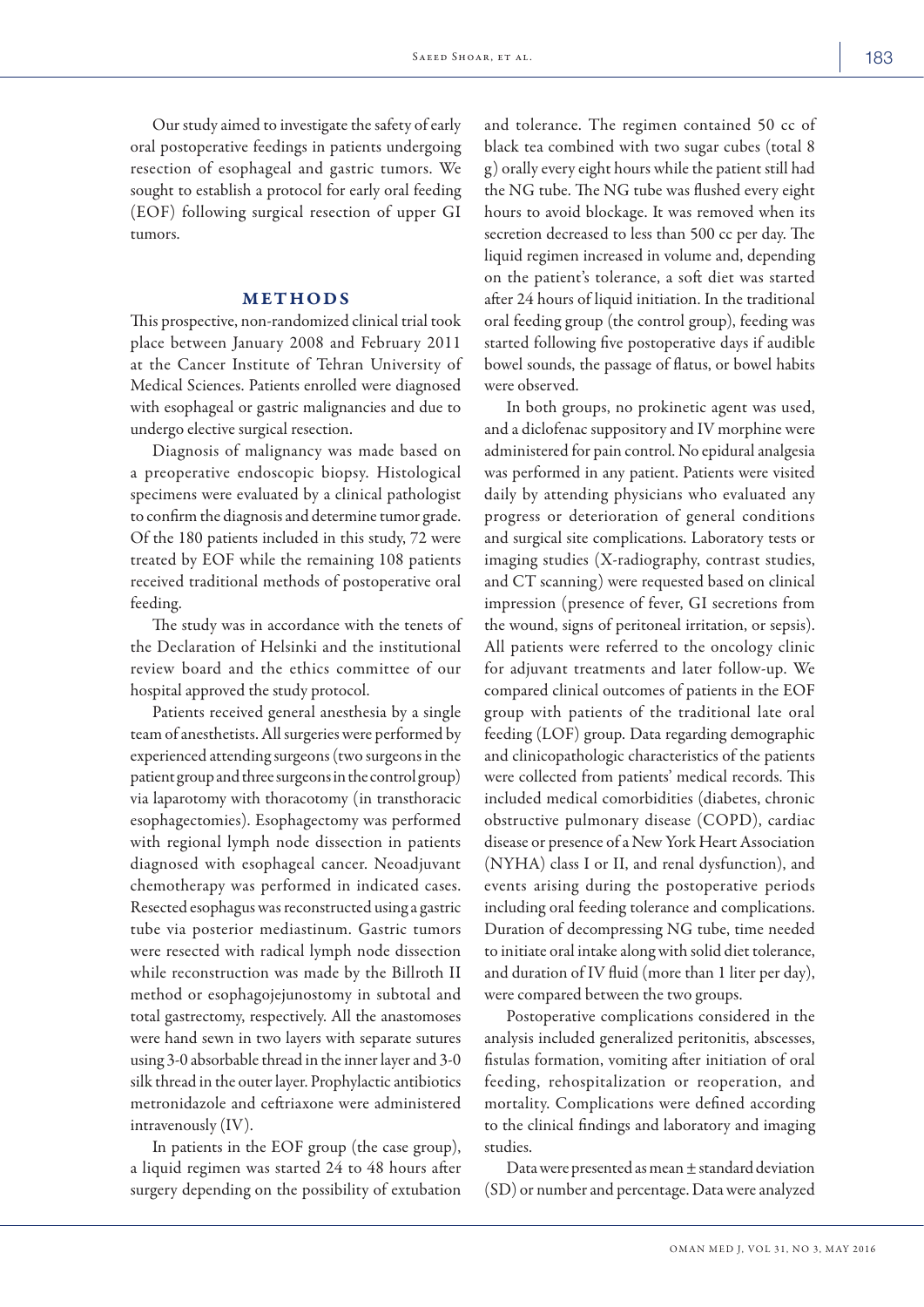| <b>Variables</b>              | $EOF (n = 72)$  | $LOF(n = 108)$  | $p$ -value |
|-------------------------------|-----------------|-----------------|------------|
| Age, years                    | $61.4 \pm 10.3$ | $61.6 \pm 11.8$ | 0.933      |
| <b>Sex</b>                    |                 |                 | 0.831      |
| Male                          | 35(48.6)        | 55(50.9)        |            |
| Female                        | 37(51.4)        | 53 $(49.1)$     |            |
| Weight, kg                    | $56.0 \pm 11.4$ | $55.0 \pm 12.6$ | 0.707      |
| <b>Tumor</b> site             |                 |                 | 0.161      |
| Esophagus                     | 38 (52.8)       | 47(43.5)        |            |
| Stomach                       | 34(47.2)        | 61(56.5)        |            |
| <b>Tumor</b> anatomical level |                 |                 | 0.340      |
| Upper esophagus               | 1(1.4)          | 0(0.0)          |            |
| Middle esophagus              | 19(26.4)        | 23(21.3)        |            |
| Lower esophagus               | 20(27.8)        | 25(23.1)        |            |
| Cardia                        | 22(30.6)        | 32(29.6)        |            |
| Fundus                        | 1(1.4)          | 1(0.9)          |            |
| Body                          | 4(5.6)          | 7(6.5)          |            |
| Antrum                        | 5(6.9)          | 20(18.5)        |            |
| <b>Staging</b>                |                 |                 | 0.466      |
| 1                             | 6(8.3)          | 9(8.3)          |            |
| $\mathbf{I}$                  | 27(37.5)        | 34(31.5)        |            |
| III                           | 39(54.2)        | 65(60.2)        |            |
| <b>Anastomosis site</b>       |                 |                 | 0.339      |
| <b>Neck</b>                   | 38 (52.8)       | 46(42.6)        |            |
| <b>Thorax</b>                 | 9(12.5)         | 14(13.0)        |            |
| Abdomen                       | 25 (34.7)       | 48 (44.5)       |            |

Table 1: Demographics and primary clinicopathological characteristics of patients.

*EOF: early oral feeding; LOF: late oral feeding.*

using SPSS Statistics (SPSS Statistics Inc., Chicago, US) version 17. The chi-square and Student's *t*-test for qualitative and quantitative normal variables, and Mann-Whitney U test for non-parametric continuous variables were applied, and the values were considered statistically significant at *p* < 0.050.

## RESULTS

Medical records of 180 patients with a diagnosis of esophageal or gastric cancer were reviewed. Of these, 72 patients (40%) were treated with EOF while the remaining 108 patients (60%) were received LOF. The demographic and primary clinicopathologic characteristics of patients are summarized in Table

1. No significant difference was present between the two groups in age, gender, diagnosis of upper GI tumors, and other clinical or pathological features.

There was no statistically significant difference (*p =* 0.922) between the EOF (4.1%, 3 of 72 patients) and LOF (2.7%, 3 of 108 patients) groups in term of vomiting after starting oral feeding [Table 2]. Four patients (5.5%) in the EOF group required fasting (repeated nil per os [NPO]) following the initiation of oral feeding compared with two patients (1.8%) in the LOF group ( $p = 0.821$ ). Time to gas passage was 3.0±0.8 and 4.3±1.2 days in the EOF and LOF groups, respectively, which occurred significantly earlier in the EOF group ( $p < 0.001$ ). The NG tube was removed 3.3±1.6 days after the surgery in the

| <b>Table 2: Postoperative feeding outcomes.</b> |               |                |             |  |  |
|-------------------------------------------------|---------------|----------------|-------------|--|--|
| <b>Outcome</b>                                  | EOF $(n=72)$  | $LOF(n = 108)$ | $p$ -value  |  |  |
| Vomiting, n                                     | 3(4.1)        | 3(2.7)         | 0.922       |  |  |
| Repeated NPO, n                                 | 4(5.5)        | 2(1.8)         | 0.821       |  |  |
| Time to NG tube removal, days                   | $3.3 \pm 1.6$ | $5.2 \pm 2.5$  | ${}< 0.001$ |  |  |
| Time to gas passage, days                       | $3.0 \pm 0.8$ | $4.3 \pm 1.2$  | ${}< 0.001$ |  |  |
| Time to starting soft diet, days                | $5.8 \pm 1.9$ | $9.6 \pm 5.6$  | ${}< 0.001$ |  |  |

*EOF: early oral feeding; LOF: late oral feeding; NPO: nil per os; NG: nasogastric.*

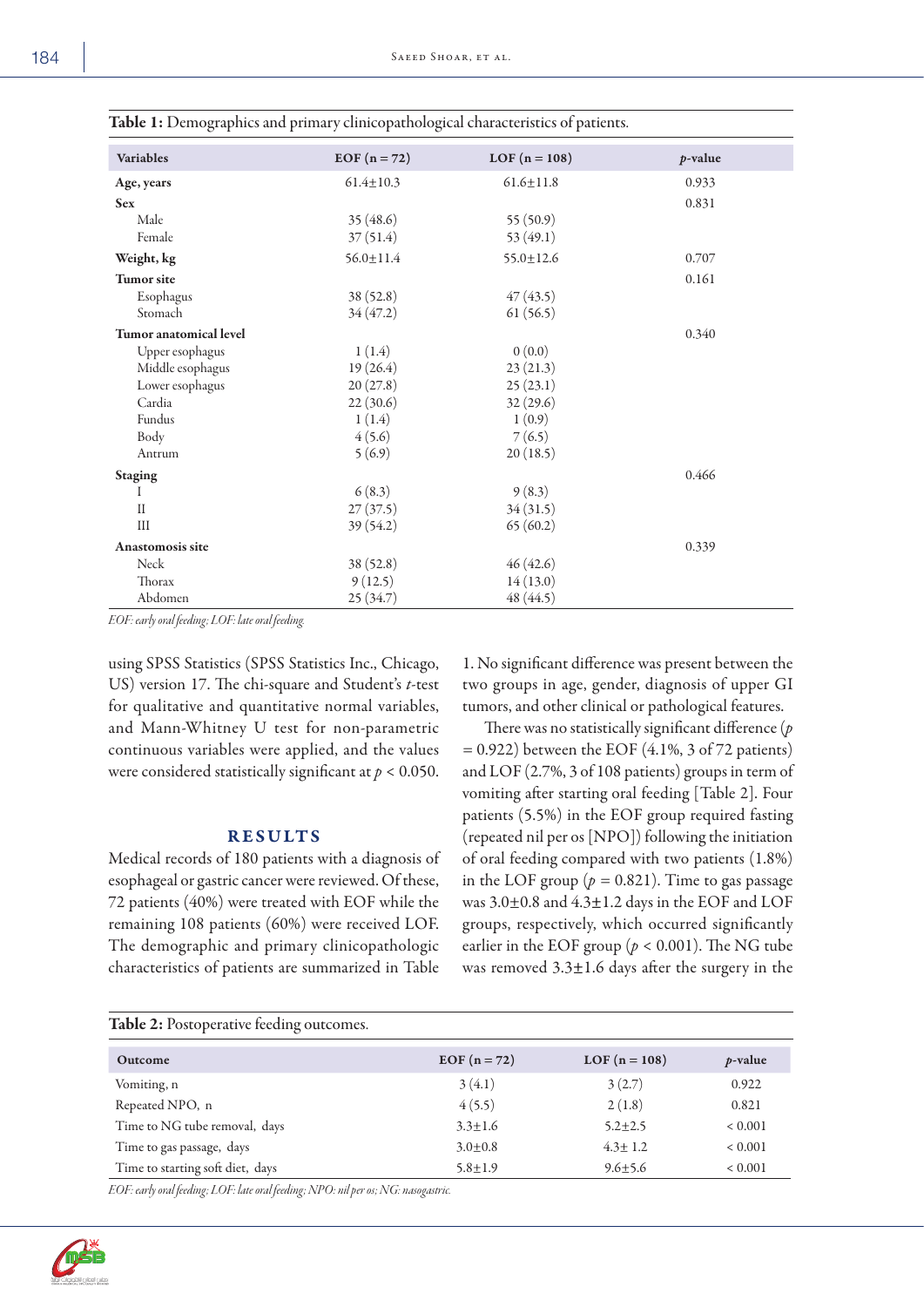| Outcome             | EOF $(n = 72)$ | $LOF(n = 108)$ | $p$ -value  |
|---------------------|----------------|----------------|-------------|
| Hospital stay, days | $6.7 + 3.1$    | $9.1 \pm 5.9$  | ${}< 0.001$ |
| Rehospitalization   |                |                |             |
| Anastomosis leakage | 2(2.7)         | 5(4.6)         | 0.417       |
| Nausea and vomiting | 2(2.7)         | 1(0.9)         | 0.351       |
| Peritonitis         | 1(1.4)         | 1(0.9)         | 0.641       |
| Abscess formation   | 0(0.0)         | 1(0.9)         | 0.600       |
| Fistula             | 1(1.4)         | 0(0.0)         | 0.400       |
| <b>Total</b>        | 6(8.3)         | 8(7.4)         | 0.516       |

*EOF: early oral feeding; LOF: late oral feeding.*

EOF group and after 5.2±2.5 days in the LOF group ( $p < 0.001$ ). The soft diet regimen was started and tolerated significantly sooner ( $p < 0.001$ ) after surgery by patients in the EOF group  $(5.8 \pm 1.9)$ days) than in patients of the LOF group (9.6±5.6 days). Similarly, the average duration of IV fluid administration (> 1000 cc per day) was significantly shorter in the EOF group (6.7±3.1 days) compared to the LOF group  $(9.1 \pm 5.9 \text{ days})$   $(p = 0.003)$ .

The average length of hospital stay was 6.7±3.1 days in the EOF group and 9.1±5.8 days in the LOF group ( $p < 0.001$ ). Moreover, in total, six patients (8.3%) in EOF group and eight patients (7.4%) in the LOF group had rehospitalization due to postoperative complications ( $p = 0.516$ ). Anastomosis leakage was the most prevalent reason for rehospitalization in both groups followed by nausea and vomiting, and peritonitis [Table 3]. There was no statistically significant difference between both groups regarding different types of postoperative complications ( $p > 0.050$ ).

#### DISCUSSION

Tumors of upper GI are still among the most prevalent malignancies worldwide causing a remarkable burden on the health care system.8,9,18 Moreover, gastric and esophageal cancers are more prevalent in developing countries.<sup>9,19</sup> The method of choice for treating patients with upper GI malignancies has been surgical resection of tumors and extensive lymphadenectomy.20 However, surgeons have started to pay more attention to the patient's quality of life and postoperative recovery time.<sup>2</sup> For this purpose, multimodal or fast-track programs have been developed aiming to provide early enteral feeding and ambulation while avoiding IV volume overload.<sup>17</sup> However, EOF has not become common practice in

surgical oncology since its safety is not documented by sufficient evidence.<sup>1-4,7,15</sup>

Hur and colleagues<sup>3</sup> studied the safety and surgical outcomes of starting EOF on the second postoperative day followed by a soft diet regimen on the third day in 35 patients undergoing curative surgical resection for distal gastric tumors and compared it with 31 patients receiving a conventional diet schedule as the control group. The authors found that the duration of hospitalization was shorter in the EOF group compared to the control group. Moreover, lymphocyte count recovered faster in the EOF group than in the control group. Two years later, Hur et al,<sup>2</sup> showed again that EOF after surgery for gastric cancer was feasible and could result in shorter hospitalization and improve several aspects of patients postoperative quality of life. In their randomized control trial, enrolling 58 patients with gastric cancer, the duration of hospitalization and time to the first flatus along with the quality of life scores for fatigue, nausea and vomiting decreased significantly following the surgery in the EOF group compared to the control group. There was not such a significant difference observed between the two groups in terms of morbidity, costs of hospitalization, and postoperative pain or complications.

On the other hand, Fujita et al,<sup>21</sup> showed that starting early feeding via enteral routes in patients who had undergone esophagectomy for the cancer of thoracic esophagus had reduced life-threatening surgical complications, which facilitated clinical recovery. The authors randomly assigned 88 patients into a parenteral group and 76 patients to an enteral feeding group. Life-threatening surgical complications including anastomosis leakage (due to tension and ischemia at the anastomosis site) and pneumonia occurred in 19.3% and 11.3% of patients in the enteral group and 10.5% and 5.2% patients in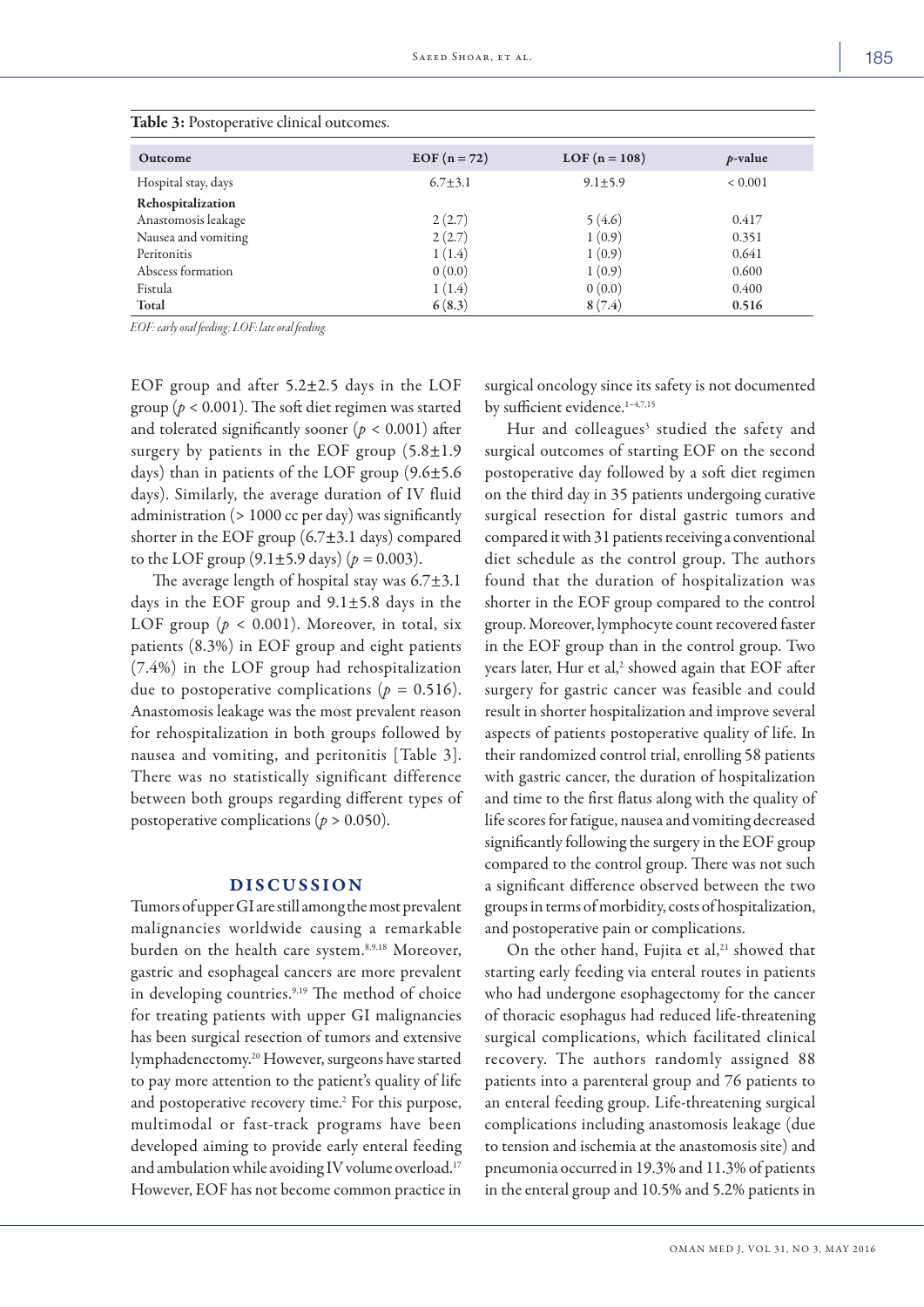the parenteral group, respectively. Furthermore, the enteral group showed a significantly higher success rate of recovery than the parenteral group (77.6% and 63.6%, respectively) and a much shorter hospital stay (16 and 19 days, respectively).

Other studies assessing EOF following colorectal procedures are also in favor of this component of fast track program.<sup>1,12</sup> Kawamura et al,<sup>12</sup> proposed appetite as a reliable indicator for starting postoperative oral feeding in patients with elective colon cancer surgery while El Nakeeb and colleagues<sup>1</sup> focused on the duration of the operation and amount of blood loss as a determinant of oral feeding tolerability in candidates of colonic anastomosis.

In line with existing evidence, our study showed that EOF leads to earlier removal of NG tube. EOF also helps resolve postoperative ileus and start gas passage. Also, patients in the EOF group had a shorter duration of IV fluid administration and earlier initiation of a soft diet. The satisfactory outcomes in association with EOF could occur due to the surgical technique we employed in the majority of our patients.

However, even minimal complications or compromised recovery may result in fear of practicing this method of EOF in postoperative patients. Heslin et al,<sup>22</sup> in 1997 studied 195 patients undergoing surgical resection for upper GI malignancy and randomly assigned them to a group receiving immune-enhanced formula (IEF) via jejunostomy on the first day or the control group who received conventional IV crystalloid solutions. There was no significant difference between the two groups in the number of minor and major wound complications and duration of hospital stay or postoperative mortality. One patient in the IEF group had bowel necrosis that required reoperation. The authors concluded that early enteral feeding with an IEF was not safe and should not be routine in surgeries for upper GI tumors. On the contrary, surgical complications and rehospitalization occurred less in the EOF group compared to the LOF group and overall/postoperative duration of hospitalization was shorter in the patients who received EOF. The life-threatening complications that led Heslin to forbid colleagues to use EOF in surgical oncology for upper GI malignancy may be due to the nature of their IEF regimen.<sup>22</sup> It may be that immuneenhancing supplements consisting of arginine, RNA, and omega-3 fatty acids are not tolerated so

early by a resting bowel on the first postoperative day. However, in our study, we started liquid on the first day and then gradually advanced the diet. Also, we preferred the oral pathway over the NG tube not only due to greater patients' satisfaction (a more physiological approach) but also for the benefits of stimulating patients' appetite.

However, the findings of our study should be interpreted in light of its limitations including our relatively small sample size. The non-randomized feature of our investigation may also limit its results. Also, our inclusion criteria may limit extrapolation of results to a wider surgical setting. Our study included two different surgical entities (i.e.; esophageal and gastric malignancies), although these tumors are both categorized as upper GI tumors and have similar natures, a discrete grouping of each tumor with attention to one particular tumor type at a time would make interpretation of our results more reliable. To answer these questions, we need randomized controlled trials to enroll patients into different modalities of EOF to find the most feasible one and to let this method of nutritional management be adopted as standard postoperative care.

### **CONCLUSION**

EOF is safe and is a physiologic stimulant for the bowel, and would resolve postoperative ileus. This would expedite enteral feeding with nutritional and immunologic benefits. The patient would also feel a higher level of recovery, and be more motivated to be independent, ambulate, and be discharged. Starting EOF is safe in patients undergoing surgery for upper GI tumors and results in earlier recovery and hospital discharge.

#### *Disclosure*

The authors declared no conflicts of interest. No funding was received for this study.

#### references

- 1. El Nakeeb A, Fikry A, El Metwally T, Fouda E, Youssef M, Ghazy H, et al. Early oral feeding in patients undergoing elective colonic anastomosis. Int J Surg 2009 Jun;7(3):206- 209.
- 2. Hur H, Kim SG, Shim JH, Song KY, Kim W, Park CH, et al. Effect of early oral feeding after gastric cancer surgery: a result of randomized clinical trial. Surgery 2011 Apr;149(4):561-568.
- 3. Hur H, Si Y, Kang WK, Kim W, Jeon HM. Effects of early oral feeding on surgical outcomes and recovery after